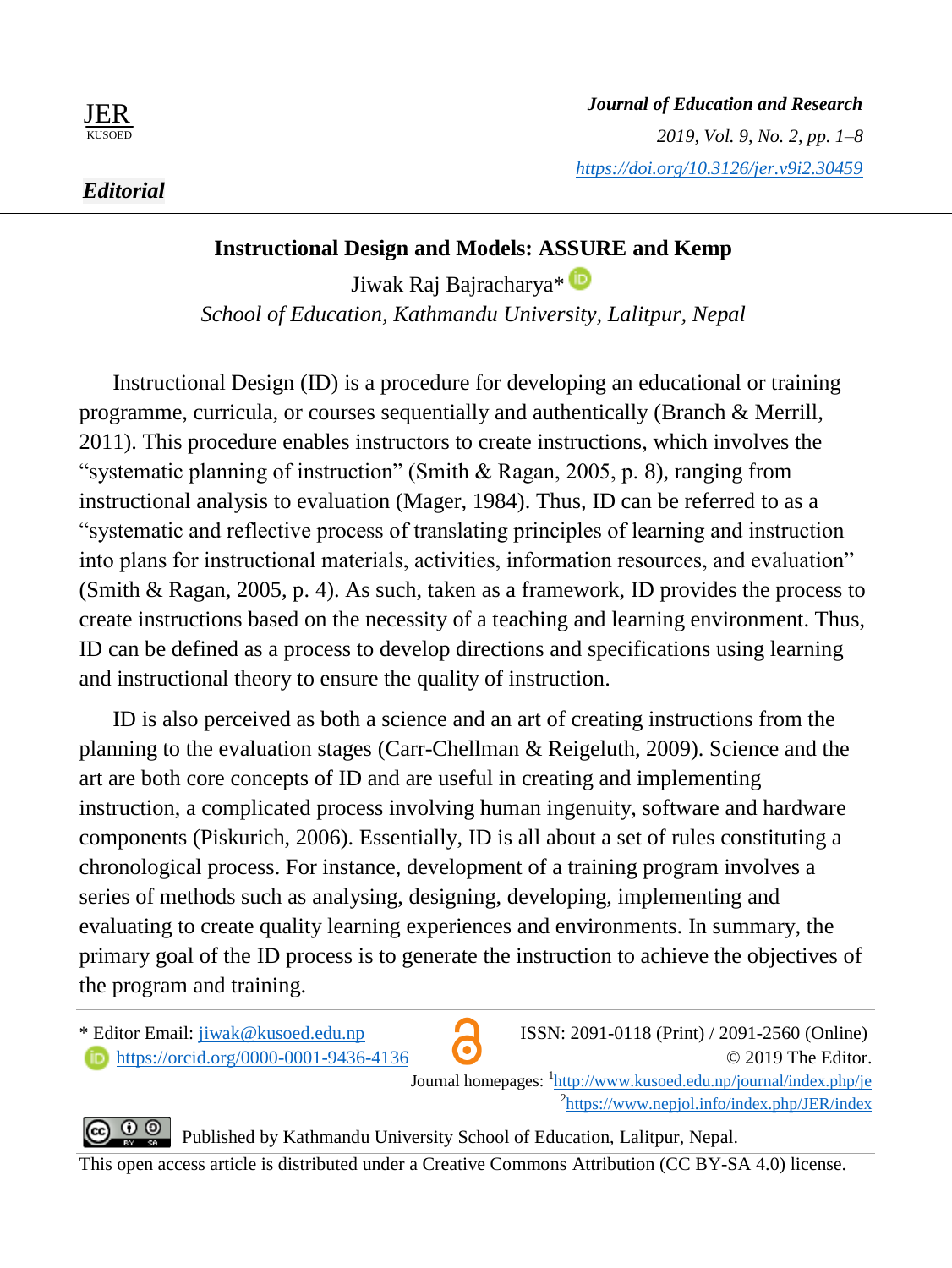There are many ways to design instructions depending on the needs and nature of the program and training. For example, ID for teaching in a K-12 classroom will most likely be different from the type intended for delivering instruction online and so on (job-training, army training, etc.). According to Smith and Ragan (2005), "models may be defined as visualised depictions of an instructional design process, emphasising main elements and their relationships" (p. 10), which provide guidelines for organising and structuring the process of creating instructional activities. Gustafson and Branch (2002) categorised ID models into three groups such as classroom-oriented, productoriented, and system-oriented.

Classroom-oriented ID models are a roadmap or guideline to improve the teaching and learning experiences in the classroom and are considered as potential models for designing technology-enhanced learning instructions (Lim & Chai, 2008). Models, such as *ASSURE*, and *Kemp* fall under this category. Accordingly, product-oriented ID models aim to develop an instructional product used in the context of self-learning environments or e-learning (Gustafson & Branch, 2002; Johnson, 2009). Tony Bate's *actions model* is an example of a product-oriented ID model. Finally, a system-oriented ID has been regarded as a high-level model for the development of a course or curriculum. Different from the classroom and product-oriented ID models, a systemoriented ID model focuses on the goal of the organisation before the development of instruction. The Instructional Project Development and Management model belongs to this category where every component needs to be broken down into different forms for carrying out a needs analysis.

Previously, ID models had been continuously used in the corporate world, especially to design staff training programs in the military. Over time, the implementation of ID models shifted to educational settings and began to be considered as a useful methodology for classroom instruction (Moore & Knowlton, 2006). Based on the scale or size of the program, ID models can be divided into two groups and classified into macro and micro. Macro ID models are concerned with the designing of an entire programme (Surry & Farquhar, 1997). ADDIE, ASSURE, Dick and Carey, Hannafin and Peck, Gilly Salmon are a few examples of macro models. Similarly, ID models used to design a single lecture or teaching session are known as micro ID models. Gagne's nine events of instruction and Elaboration theory are two examples.

Journal of Education and Research, Vol. 9, No. 2, 2019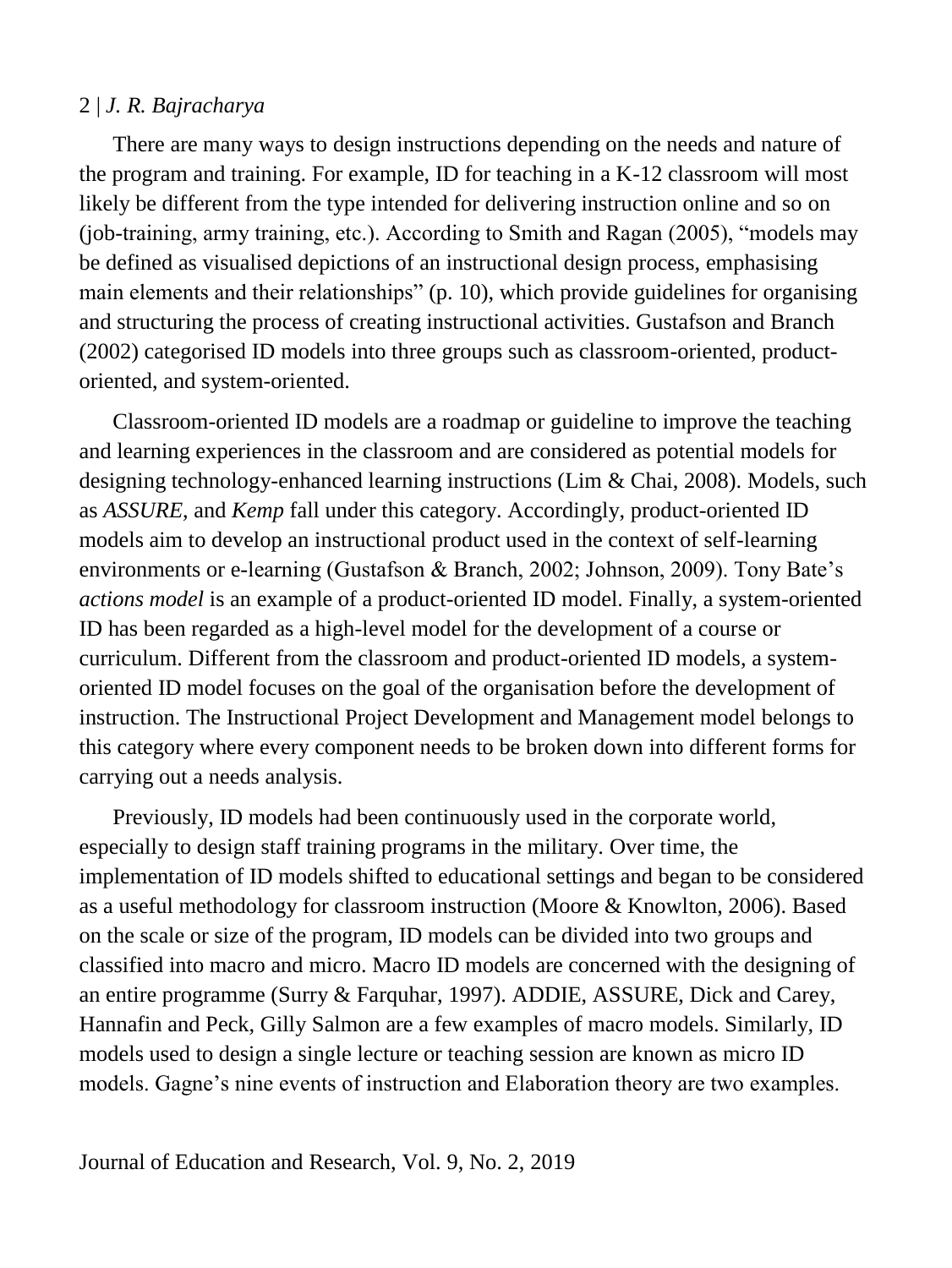## *Instructional Design and Models* | 3

As discussed above, there are various types of ID models to design and develop an instruction based on the nature and scale of the program. However, the necessary steps in most of the ID models contain five key phases: *Analyse, Design, Develop, Implement, and Evaluate*, which are also known as the ADDIE model (Piskurich, 2006). ADDIE is a systematic ID model that follows the generic process to create instruction. Cost-effectiveness, time usage, active learning, and classroom-orientedness are some of the merits of the ADDIE model.

Among the five phases of ADDIE, *Analyse* is the initial phase that deals with the learning environment, including information about learners and educational institutions. The second phase is *Design*, which is concerned with the learning objectives, lesson plans, and assessment of instruments. It needs to be systematic and specific to achieve the learning goals. Thirdly, in the *Develop* phase, the required materials and contents are created based on the *Design* phase. The fourth phase is *Implement* where created materials are utilised during classroom instruction. Finally, Evaluate consists of tests for obtaining feedback and reviewing developed lesson plans and materials. ADDIE was originally considered to be a linear ID model, but each phase was found to be highly interrelated and was cyclic in nature. Among numerous ID models, ASSURE and Kemp are widely used to create effective teaching and learning material that explains the process used to design and develop instruction.

**ASSURE model:** ASSURE is a procedural, cyclic, and classroom-oriented ID system model to design and develop technology-integrated instructions. It was developed by Heinich, Molenda, Russel, and Smaldino in 1996. It is an acronym that stands for the six steps in the model. Figure 1 represents the ASSURE model consisting of the six steps discussed below.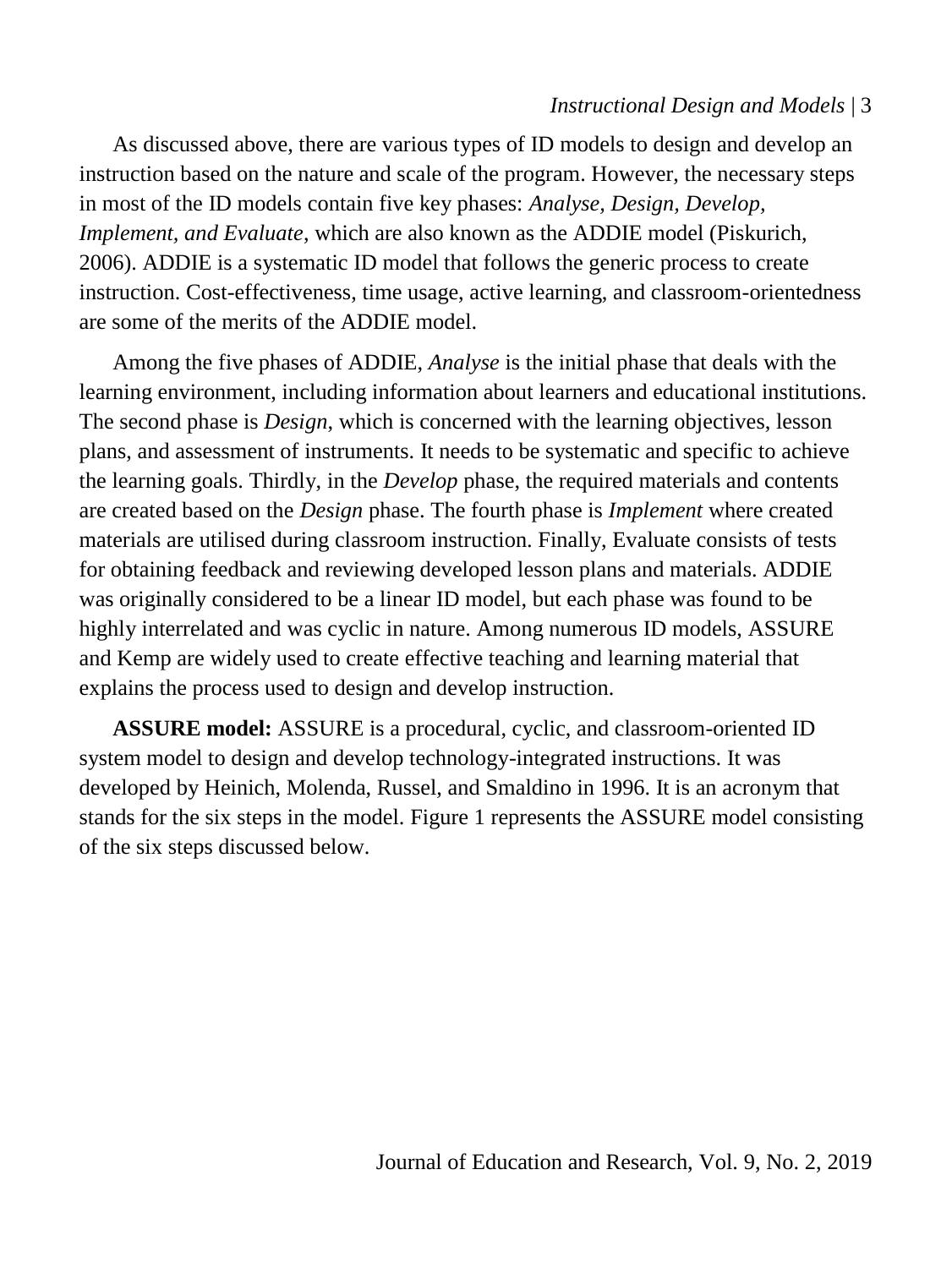

## *Figure 1.* ASSURE model (Heinich et al., 1996, p. 248).

The initial letter *A* stands for *Analyse learners*; instructors need to know their learners and that data should not only be limited to personal information and demographics but should also include learners' general characteristics, specific entry competencies, and learning styles. Instructors were required to be aware of the knowledge and skills possessed by their learners before classroom instruction.

Second, *S* stands for *State standards and objectives* to know the expected learning outcomes that instructors should understand before delivering the instruction. Based on the field and the nature of the subject, planned learning experiences are different. Thus, it is an instructor's responsibility to have clear standards and objectives, to decide content and methods, to provide guidance, and to achieve an expected outcome. A good set of learning objectives could be offered based on an approach, which is termed as ABCD (Mager, 1975). Each letter in the acronym ABCD stands for *Audience* (to whom the goal is intended), *Behaviour* (to what extent learners will learn after instruction), *Condition* (to what conditions under which the behaviour could be observed), and *Degree* (to what extent learners will gain competencies/ or knowledge and skills).

Third, *S* stands for *Select strategies, technology, media, and materials*. It refers to various instructional strategies consisting of learner-centred, instructor-centred,

Journal of Education and Research, Vol. 9, No. 2, 2019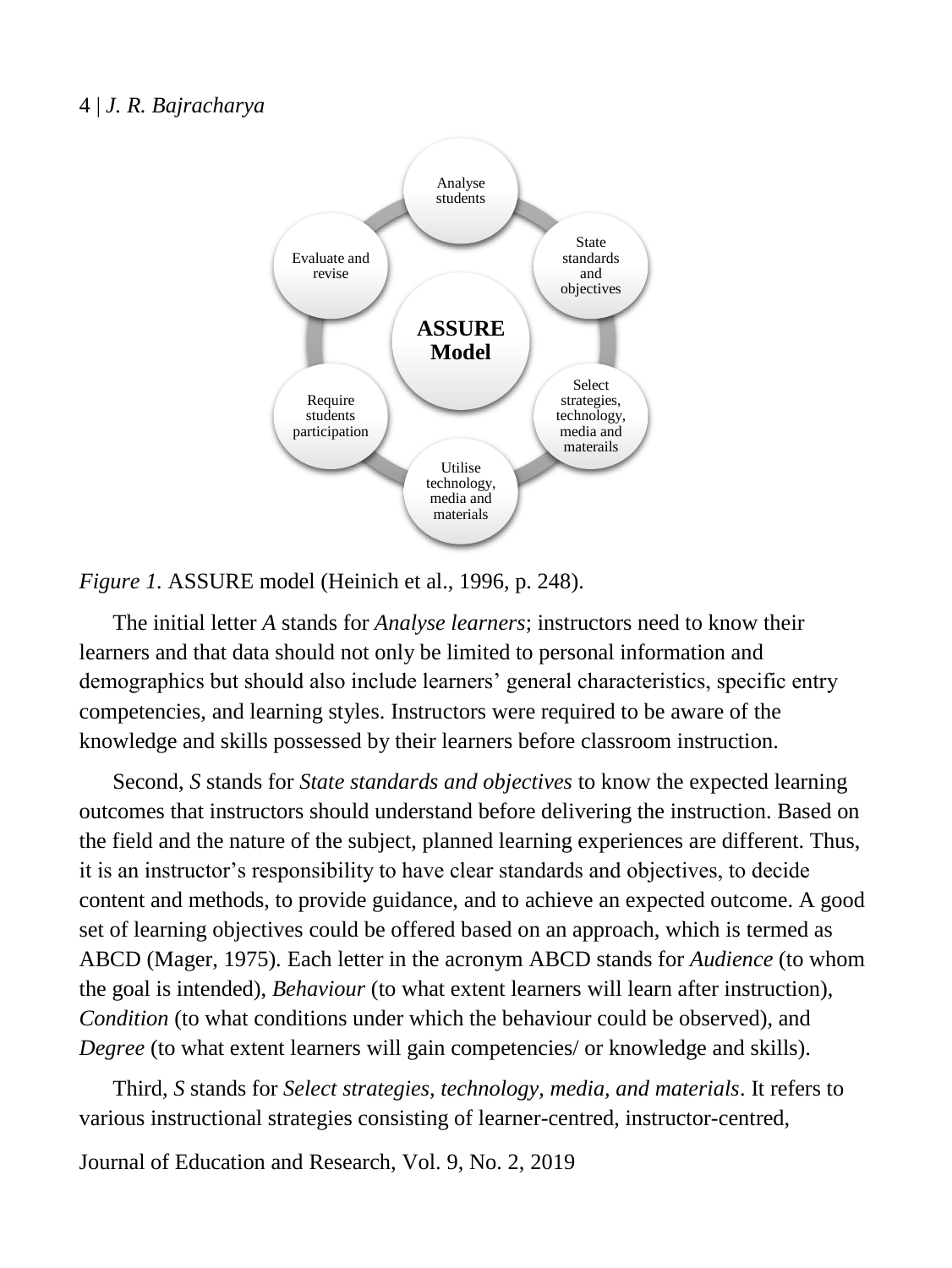## *Instructional Design and Models* | 5

collaborative, and many more. Further, this also applies to the selection of multiple technologies and media based on the objectives relevant to the course content. For instance, technological resources such as an *Interactive White Board* could be a useful tool for a collaborative learning environment during classroom instruction.

Fourth, *U* stands for *Utilize technology, media, and materials*, which concerns to the utilisation of selected technological resources to create technology-integrated instructions for achieving an objective and learning outcomes. To create such instructions, Smaldino, Lowther, and Russell (2008) offered 5Ps consisting of: (i) preview the materials – plan in advance to know how to utilise all the materials including rehearsal to make sure that classroom instruction could be delivered smoothly and seamlessly, (ii) prepare the materials – gather all the required materials for classroom instruction (collect all the information such as texts, graphics, videos etc.), (iii) prepare the learning environments – allocate the required space including enough desks and so on, (iv) prepare the learners – provide the detailed information about the syllabus that includes: learning objectives, required assessments, grading policies, and so on, and (v) provide the learning experience – putting all the plans into action during classroom instruction.

Fifth, *R* stands for *Require learner participation*, which relates to the engagement of learners in the classroom and which requires instructors to utilise materials during classroom instruction. Various learning approaches, such as *learning by doing* and *vicarious learning experiences,* are some of the approaches for enhancing learners' active participation in classroom instruction. Further, various pedagogical strategies could be practised by instructors to provide opportunities for learners' participation.

Finally, *E* stands for *Evaluate and revise*, which includes an evaluation of the learners' achievement and lesson plans (objectives, strategies, technology, media, materials, and so on) and for further improvement. As discussed above, the six phases of the ASSURE model demonstrate how to select, implement, and evaluate the technology and instructional resources for carrying out technology integration during classroom instruction to achieve the learning objectives.

**Kemp's model**: Kemp's model is also termed as the Morrison, Rose, and Kemp model, which represents innovation to the instructional design by its non-linear structure and the interrelated nature of its components (Morrison, Ross, Kemp, &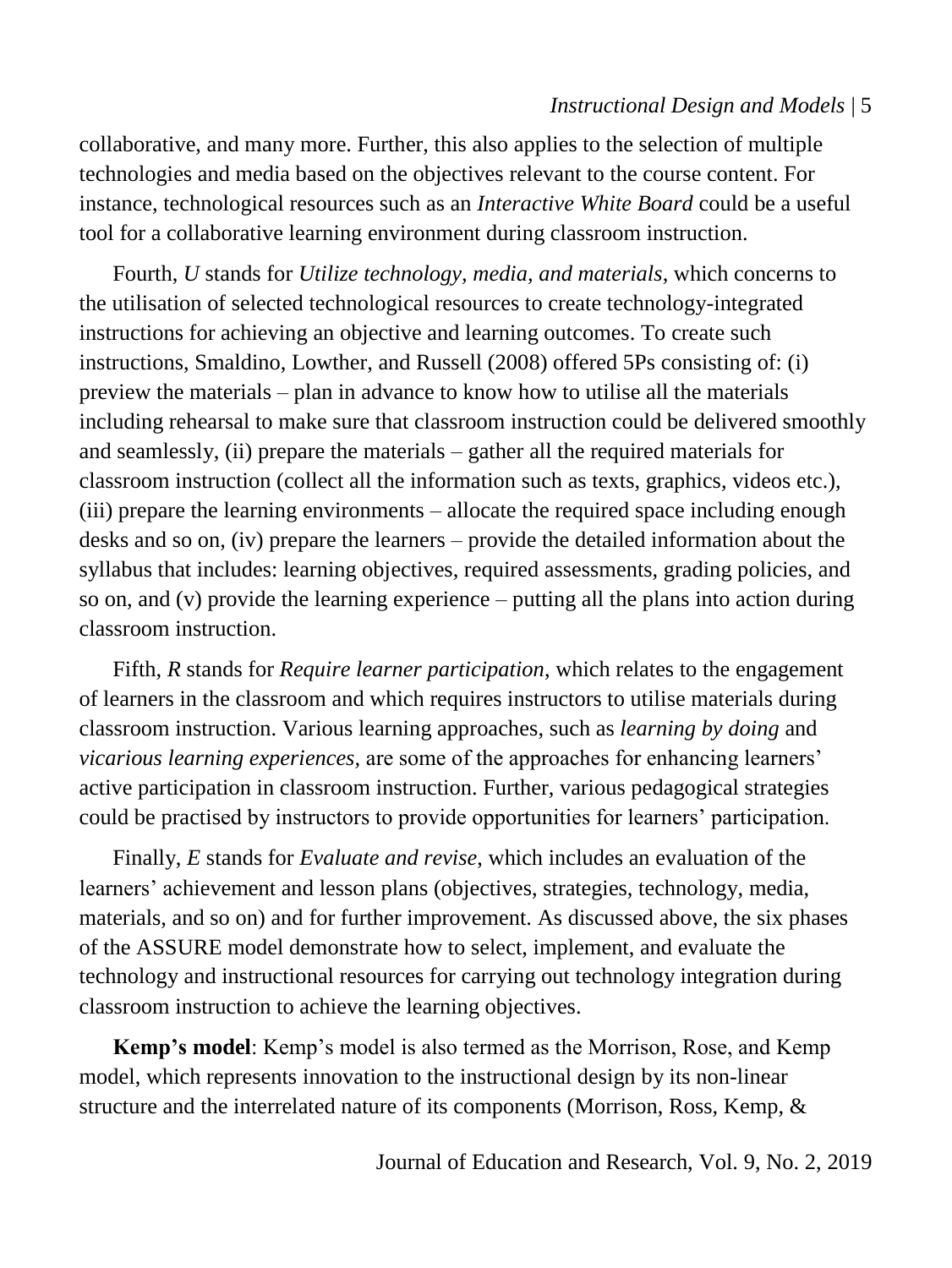Kalman, 2010). Figure 2 represents the graphical diagram of Kemp's model, which has nine phases in the form of an oval that reflects the designing process as cyclic. Based on Morrison et al. (2010), those nine phases stand for: (i) instructional problems – to specify the goals and to identify the potential issue, (ii) learners' characteristics  $-$  to examine the learners' characteristics based on the instructional decisions (iii) task analysis – to clarify the course content and analyse whether it is related to goals and purposes, (iv) instructional objectives – to specify the objectives of instructions,  $(v)$ content sequences – to arrange units of instructions in logical and sequential order for learning, (vi) instructional strategies – to master the objectives of a lesson; (vii) designing a message – to plan and develop instruction, (viii) development of instruction – to select instruction and learning activities, and (ix) evaluation instruments – to measure the objectives of the course.



*Figure 2.* Morrison, Ross and Kemp's model (Summerville & Reid-Griffin, 2008, p. 47).

In contrast with an ASSURE model, all nine phases of Kemp's model are not interrelated with each other, which allows instructors to begin from any phase. Since instructors could initialise from any phase, flexibility has been considered as an essential characteristic of the model. This model consists of a few significant aspects

Journal of Education and Research, Vol. 9, No. 2, 2019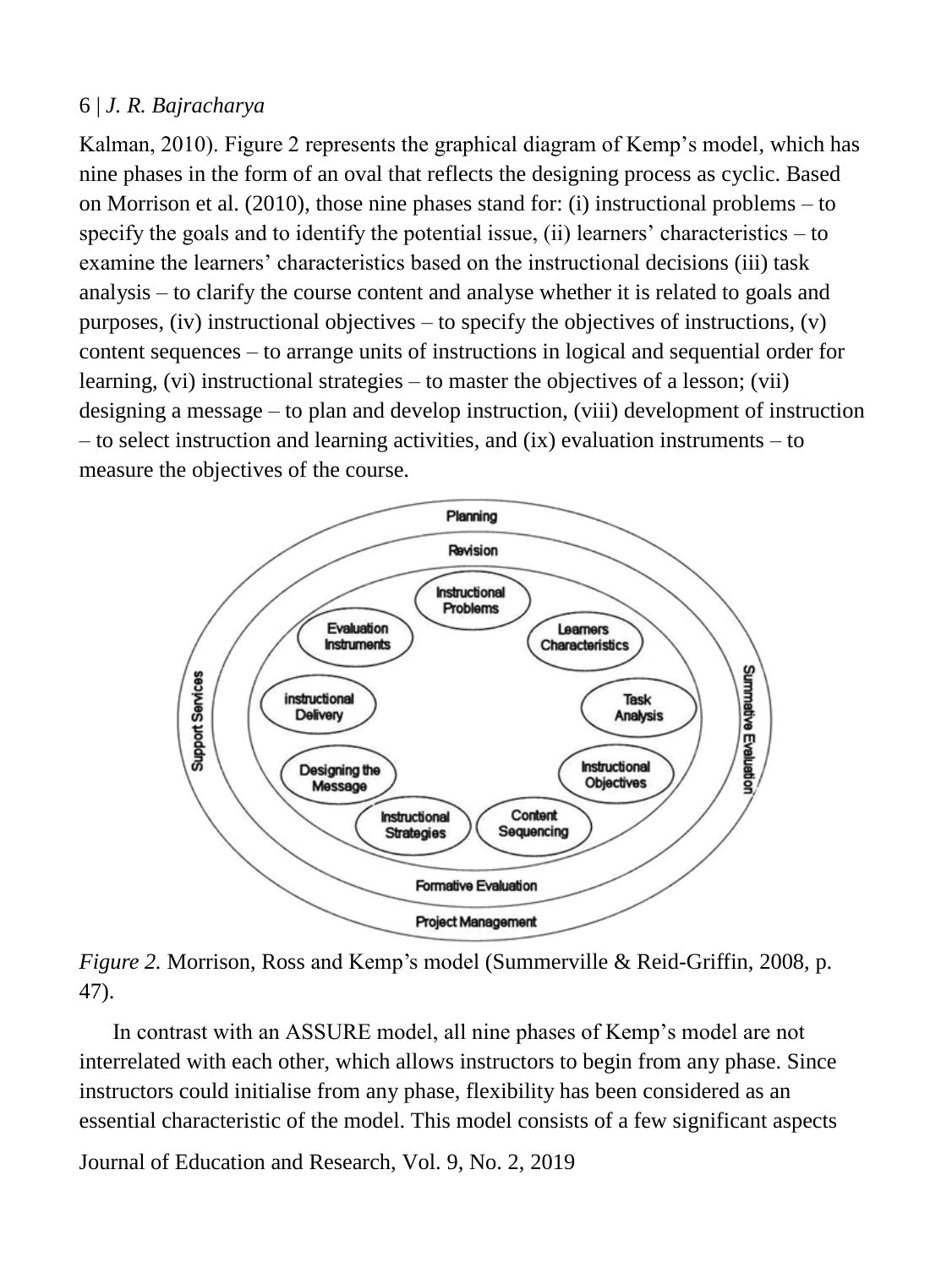## *Instructional Design and Models* | 7

because none of the nine phases was inter-dependent, and the entire phases could be performed simultaneously. Summerville and Reid-Griffin (2008) revealed that instructors' pedagogical strategies could be comfortably accommodated in the model, although it might not help in the transfer of knowledge. Thus, it is difficult to integrate technology in planning the instructional tasks.

Since Kemp's model is macro, it focuses on the development of a curriculum rather than on a single instructional instruction. During an implementation process of the model, instructors could begin with six questions that relate to the skills and knowledge to be learned. Such questions are: (i) required level of learners' readiness, (ii) instructional strategies, (iii) suitable media for the contents and learners, (iv) level of learners' support, (v) measurement of achievement, and (vi) strategies to conduct formative and summative evaluations (Morrison et al., 2010). This model does have a significant effect on the development of a whole course compared with a single lesson. During this process, it is impossible to overcome the obstacles related to the administrative support which is an integral part of the design and development process, which might be considered as a drawback of Kemp's model.

As discussed above, there are various ID models, which have been applying in teaching and learning scenario as per necessity and course contents. Thus, therein numerous researches have been carried out to develop and validate relevant ID model as per the context and requirements.

### **References**

- Branch, R., & Merrill, M. D. (2011). Characteristics of instructional design models. In R. Reiser & J. Dempsey (Eds.), *Trends and issues in instructional design and technology* (3rd ed., pp. 8-17). Upper Saddle River, NJ: Merrill-Prentice Hall.
- Carr-Chellman, A. A., & Reigeluth, M. C. (2009). Understanding the Instructional Theory. In C. Reigeluth & A. Carr-Chellman (Eds.), *Instructional design theories and models: Building a common knowledge base* (3rd ed., pp. 3-26). New York, NY: Routledge.
- Gustafson, K. L., & Branch, R. M. (2002). What is instructional design? In R. Reiser & J.V. Dempsey (Eds.), *Trends and issues in instructional design and technology* (pp. 16-25). Upper Saddle River, NJ: Prentice-Hall